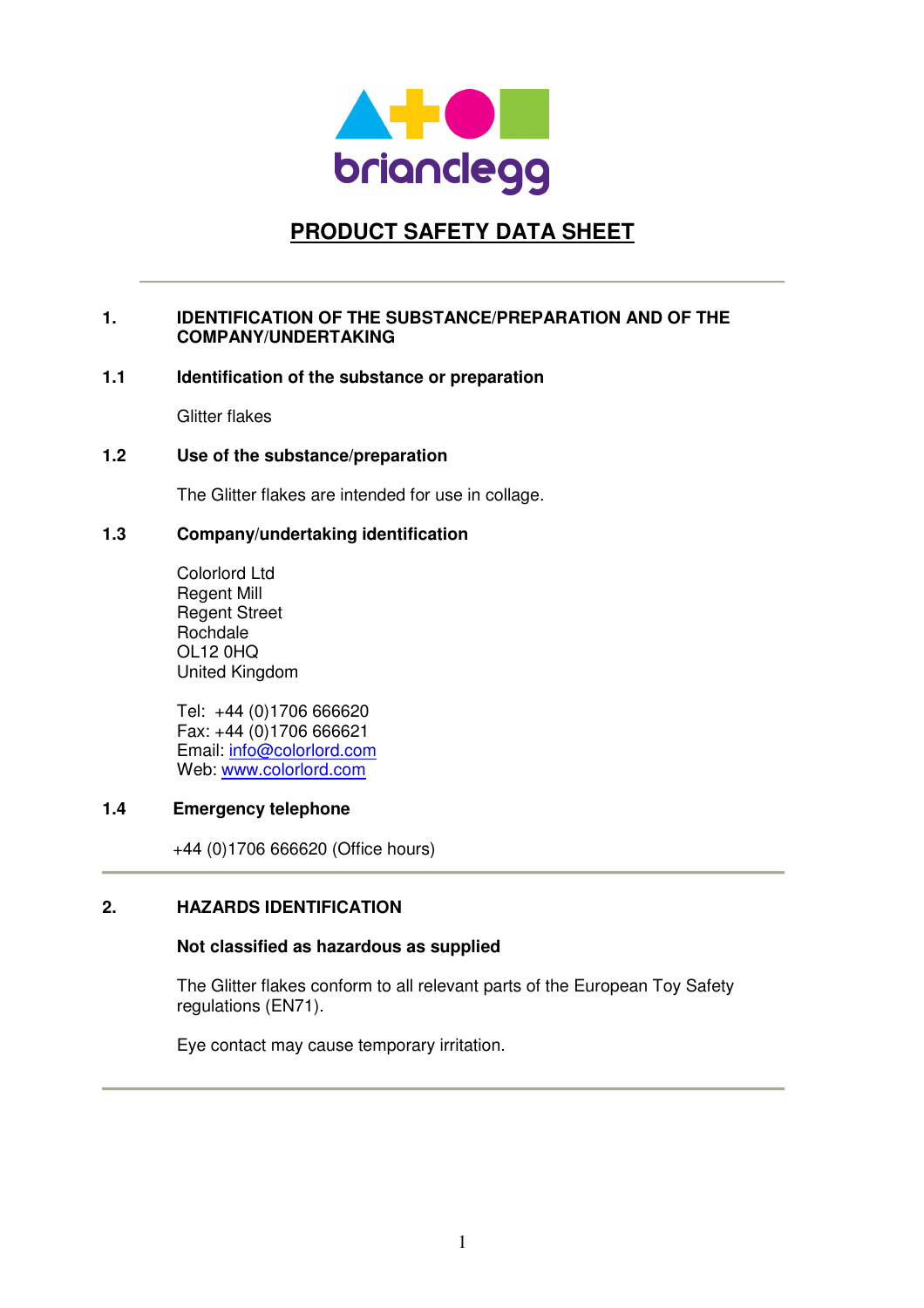## **3. COMPOSITION/INFORMATION ON INGREDIENTS**

| Chemical name | <b>CAS Numbers</b> | <b>Proportion</b> |
|---------------|--------------------|-------------------|
| PVC film      | Preparation        | 100%              |

#### **4. FIRST AID MEASURES**

#### **Inhalation**

No special first aid measures.

#### **Skin contact**

No special first aid measures necessary. Wash with warm, soapy water.

#### **Eye Contact**

Wash with copious quantities of water. Seek medical attention if irritation persists

#### **Ingestion**

Consult a physician if the amount is significant or the affected person appears unwell.

# **4. FIRE FIGHTING MEASURES**

The Glitter flakes are not considered a fire hazard as supplied.

The Glitter flakes are not flammable; however they are combustible and may release harmful fumes. Suitable extinguishing media are – Water spray, dry powder, foam  $& CO<sub>2</sub>$ 

## **6. ACCIDENTAL RELEASE MEASURES**

Personal precautions No special requirements

Environmental precautions No special requirements

Methods for cleaning up Vacuum or sweep up.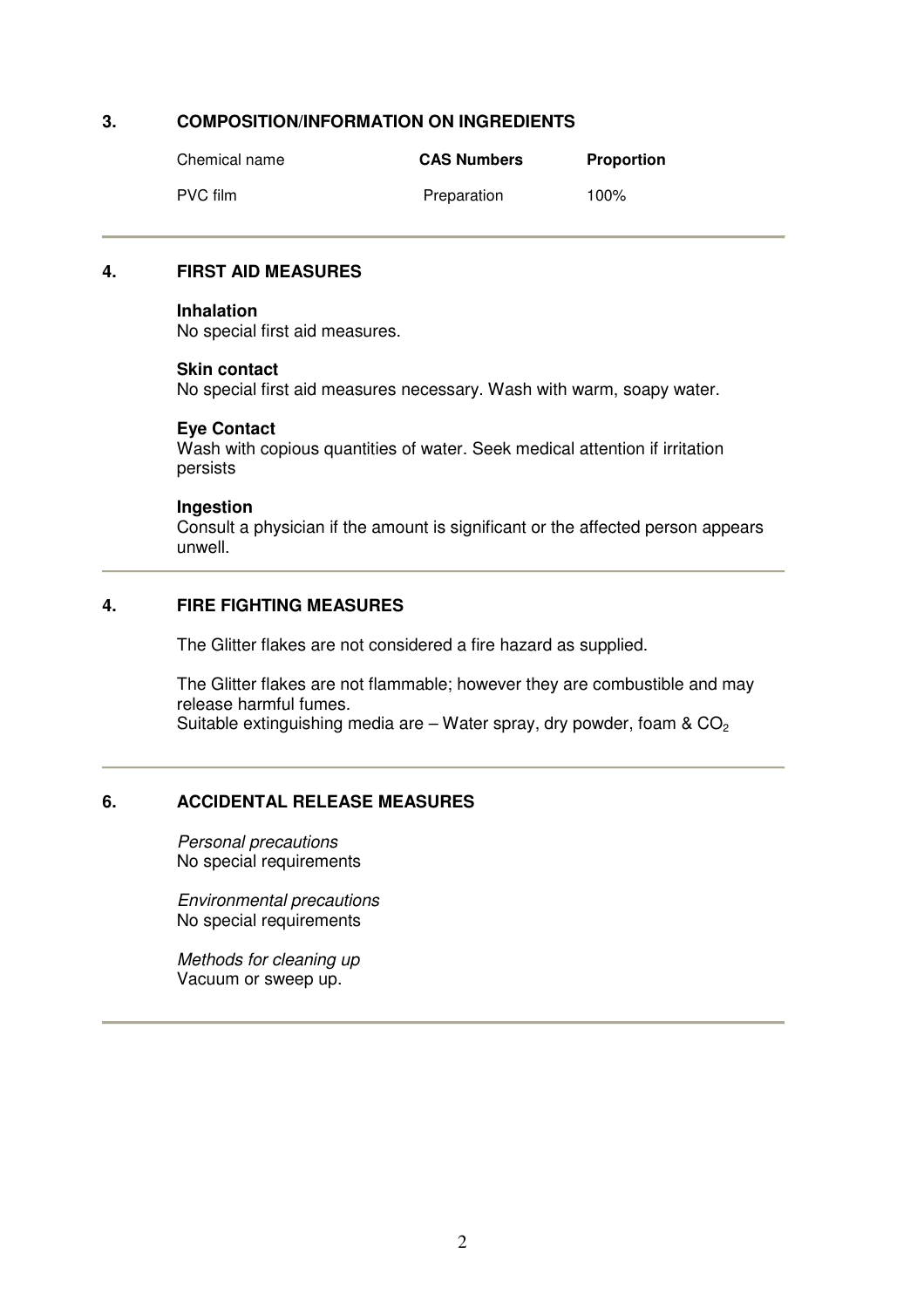# **7. HANDLING AND STORAGE**

## **7.1 Handling**

. Avoid eye contact.

# **7.2 Storage**

Store in closed container provided.

# **8. EXPOSURE CONTROLS/PERSONAL PROTECTION**

## **8.1 Exposure limit values**

Not applicable.

## **8.2 Exposure controls**

No special requirements given the intended use of the product.

# **9. PHYSICAL AND CHEMICAL PROPERTIES**

## **9.1 General information**

Appearance Shiny precision cut particle

**Odour** Slight

# **10. STABILITY AND REACTIVITY**

The Glitter flakes are stable under normal conditions and use.

## **11. TOXICOLOGICAL INFORMATION**

No specific information is available for the Glitter flakes. Information on the components indicates low acute toxicity.

## **12. ECOLOGICAL INFORMATION**

No specific adverse effects known.